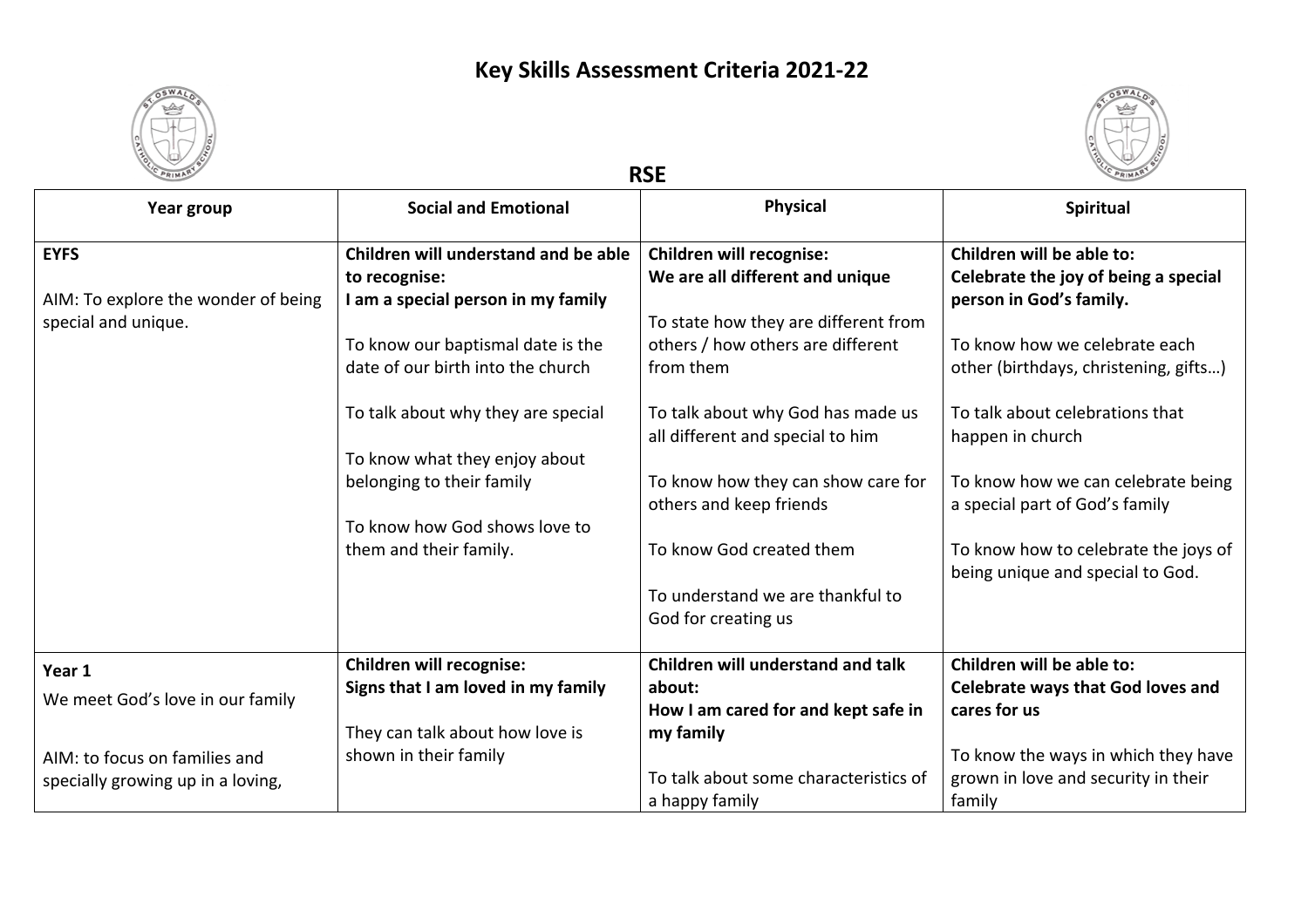



| Year group                                                  | <b>Social and Emotional</b>                                                                                                                                                                                                                                                                                                                                                                                                                     | <b>Physical</b>                                                                                                                                                                                                        | <b>Spiritual</b>                                                                                                                                                                     |
|-------------------------------------------------------------|-------------------------------------------------------------------------------------------------------------------------------------------------------------------------------------------------------------------------------------------------------------------------------------------------------------------------------------------------------------------------------------------------------------------------------------------------|------------------------------------------------------------------------------------------------------------------------------------------------------------------------------------------------------------------------|--------------------------------------------------------------------------------------------------------------------------------------------------------------------------------------|
| secure and stable home.                                     | To talk about how their family has<br>kept them safe and protected<br>To understand how saying thank you<br>shows love for others<br>To know saying sorry shows respect,<br>builds bridges, helps us to build a<br>happy family and mends broken<br>friendships.<br>To talk about ways to cheer others<br>up if they are upset<br>To understand teasing and bullying is<br>wrong and unacceptable<br>To know we should always tell the<br>truth | They know how to act with adults<br>that are not in their family and those<br>they do not know<br>To understand the ways we are made<br>in the likeness of God<br>To talk about the ways my family<br>keeps me healthy | To understand and know how they<br>are loved and cared for by God<br>To know God's love for them is<br>unconditional.<br>To think of ways to thank God for his<br>unconditional love |
| Year <sub>2</sub><br>We meet God's love in the<br>community | <b>Children will recognise:</b><br>The joy and friendship of belonging<br>to a diverse community                                                                                                                                                                                                                                                                                                                                                | Children will be able to:<br>Describe ways of being safe in<br>communities                                                                                                                                             | Children will be able to:<br><b>Celebrate ways of meeting God in</b><br>our communities                                                                                              |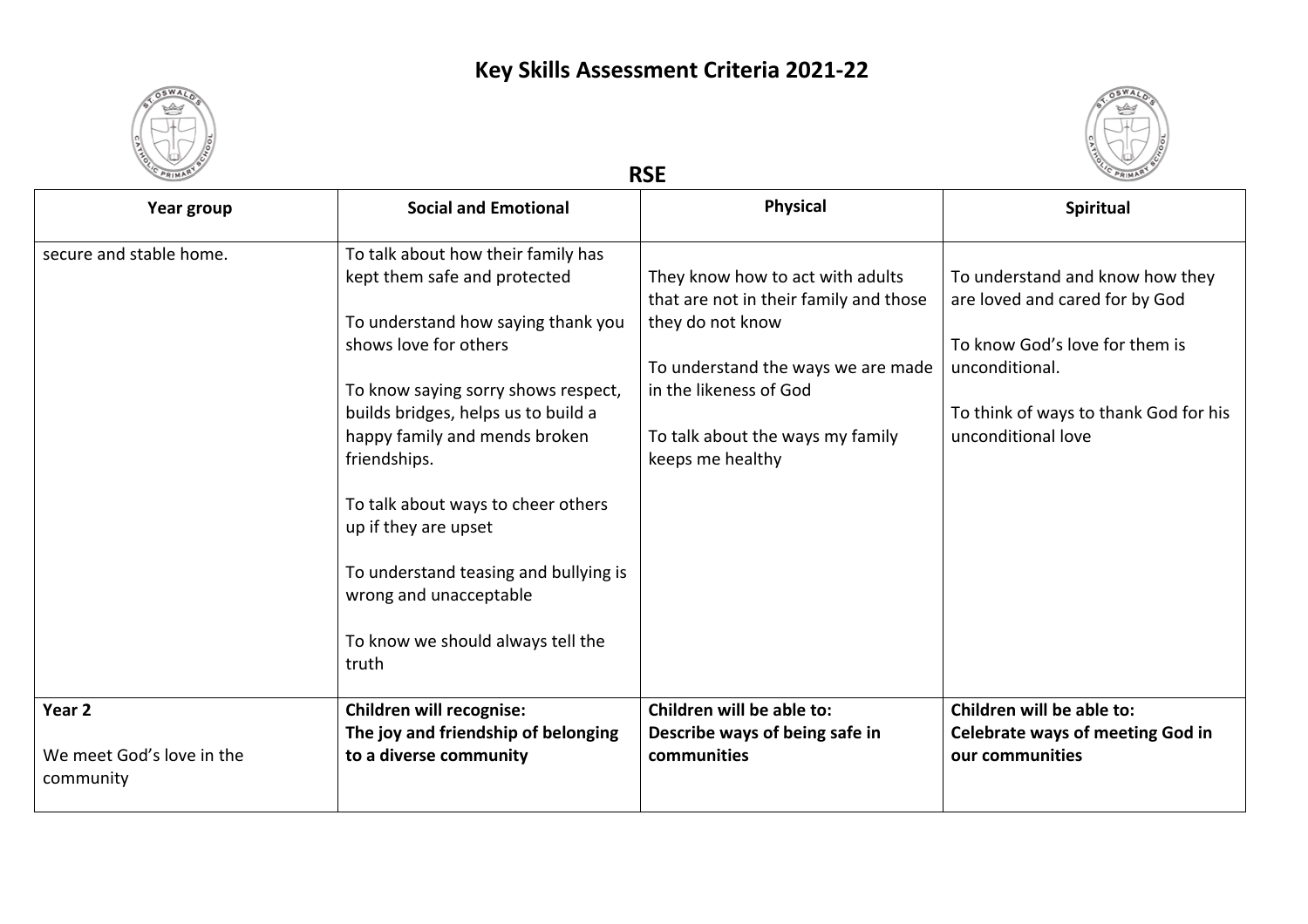



| Year group                                                          | <b>Social and Emotional</b>              | <b>Physical</b>                                              | <b>Spiritual</b>                                                      |
|---------------------------------------------------------------------|------------------------------------------|--------------------------------------------------------------|-----------------------------------------------------------------------|
| AIM: To describe how we are                                         | To be able to describe a community       | To talk about what makes them feel                           | To link our school mission statement                                  |
| growing and developing in diverse<br>communities that are God-given | and know the joys of belonging to<br>one | safe in their families, friendships and<br>communities       | to celebrating our community                                          |
|                                                                     |                                          |                                                              | To understand how, as a community,                                    |
|                                                                     | To have an understanding of the          | To understand keeping themselves                             | we reach out to others in their time                                  |
|                                                                     | different roles within a community       | safe and who they are able to talk to<br>when feeling unsafe | of need (charity work etc)                                            |
|                                                                     | To talk about what they bring to a       |                                                              | To know how and where we meet                                         |
|                                                                     | community                                | To understand how to use digital<br>devices safely           | God in the community                                                  |
|                                                                     |                                          |                                                              | To talk about how we keep others<br>safe                              |
|                                                                     |                                          |                                                              | To know how we show respect, love<br>and care for all God has created |
| Year <sub>3</sub>                                                   | Children will describe and give          | Children will describe and give                              | Children will be able to:                                             |
|                                                                     | reasons:                                 | reasons:                                                     | Celebrate the joy and happiness of                                    |
| How we live in love                                                 | How friendship makes me feel             | Why friendships can break down,                              | living in friendship with God and                                     |
|                                                                     | happy and safe                           | how they can be repaired and                                 | others.                                                               |
| AIM: To describe and give reasons for                               |                                          | strengthened                                                 |                                                                       |
| how we grow in love in caring and                                   | To know how their friendships make       |                                                              | To know how the gift of Sacrament of                                  |
| happy friendships where we are                                      | them feel happy and secure               | To know what can trigger                                     | Reconciliation helps restore                                          |
| secure and safe.                                                    |                                          | disagreements between friends and                            | friendship with God and others                                        |
|                                                                     |                                          | friendship groups                                            |                                                                       |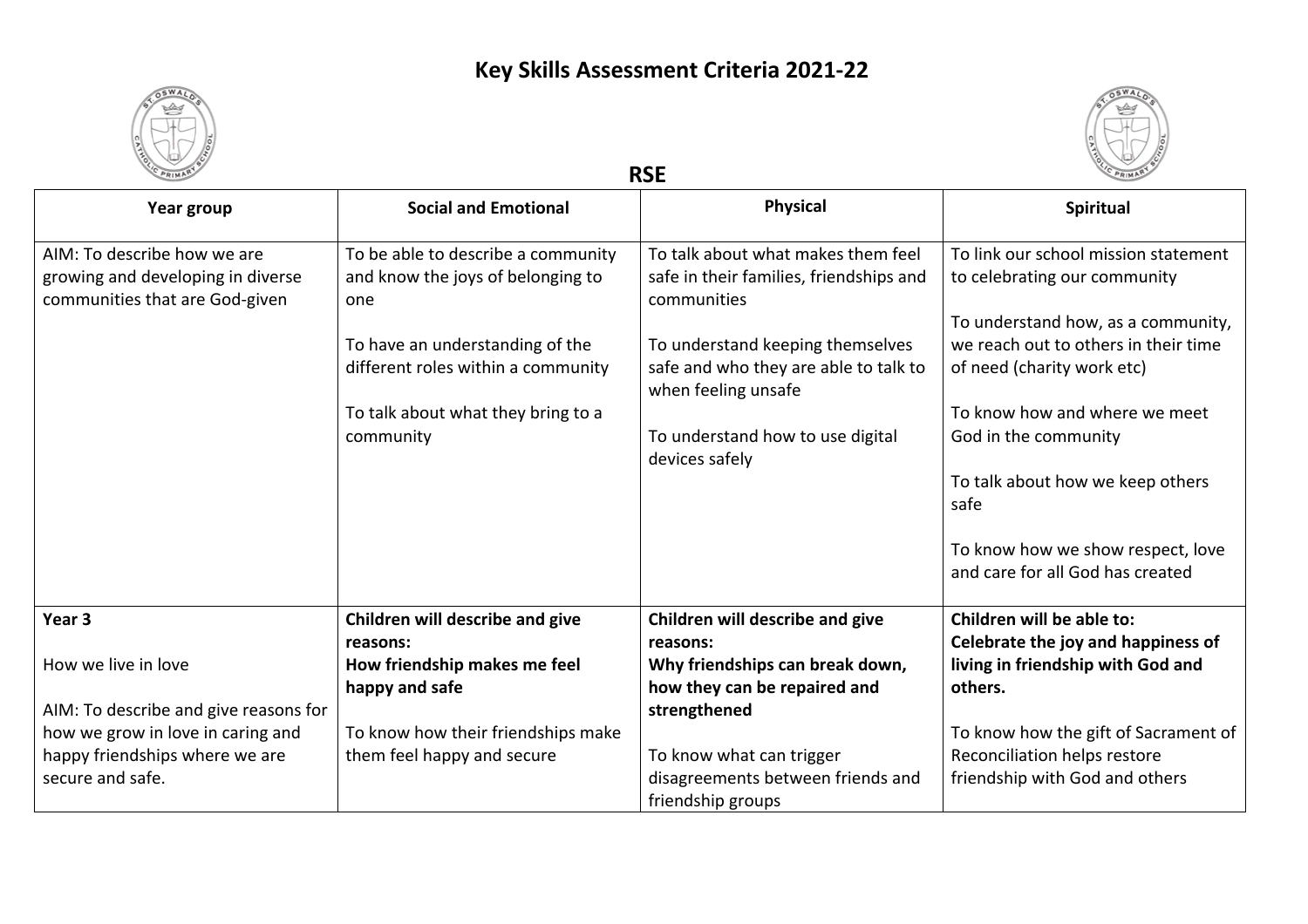



| CPRIMARY                           |                                                       | <b>RSE</b>                                                              |                                         |
|------------------------------------|-------------------------------------------------------|-------------------------------------------------------------------------|-----------------------------------------|
| Year group                         | <b>Social and Emotional</b>                           | <b>Physical</b>                                                         | <b>Spiritual</b>                        |
|                                    | To know who they can turn to if they                  |                                                                         | To know which Bible stories teach us    |
|                                    | did not feel safe in a friendship                     | To suggest the best ways to resolve<br>conflict in friendships          | about the beauty of forgiveness         |
|                                    | To understand the difference                          |                                                                         | To list some characteristics that help  |
|                                    | between a relative, a friend and an                   | To understand healthy friendships                                       | us live in friendship with God and      |
|                                    | acquaintance                                          | make people feel included and know<br>what to do if they feel lonely or | others                                  |
|                                    | To know how to respond to an adult                    | excluded                                                                |                                         |
|                                    | they do not know that makes them                      |                                                                         |                                         |
|                                    | feel uncomfortable or unsafe                          | To know violence is never the                                           |                                         |
|                                    |                                                       | answer.                                                                 |                                         |
|                                    | To talk about the characteristics of a<br>true friend |                                                                         |                                         |
|                                    | To understand how friendships                         |                                                                         |                                         |
|                                    | change                                                |                                                                         |                                         |
| Year 4                             | <b>Children will describe:</b>                        | <b>Children will describe:</b>                                          | Children will be able to:               |
|                                    | How we should all be accepted and                     | How we should treat others making                                       | <b>Celebrate uniqueness and innate</b>  |
| God loves us in our differences    | respected.                                            | links with the diverse modern                                           | beauty of each of us.                   |
|                                    |                                                       | society we live in.                                                     |                                         |
| AIM: To make links and connections | To talk about ways they would                         |                                                                         | To know what makes them unique          |
| to show that we are all different. | ensure they have a part to play in                    | To know how we show others                                              | and talk about their special qualities, |
|                                    | keeping themselves and others in                      | respect, even when they are                                             | gifts and talents                       |
|                                    | their family and community safe                       | different from us (physically,                                          |                                         |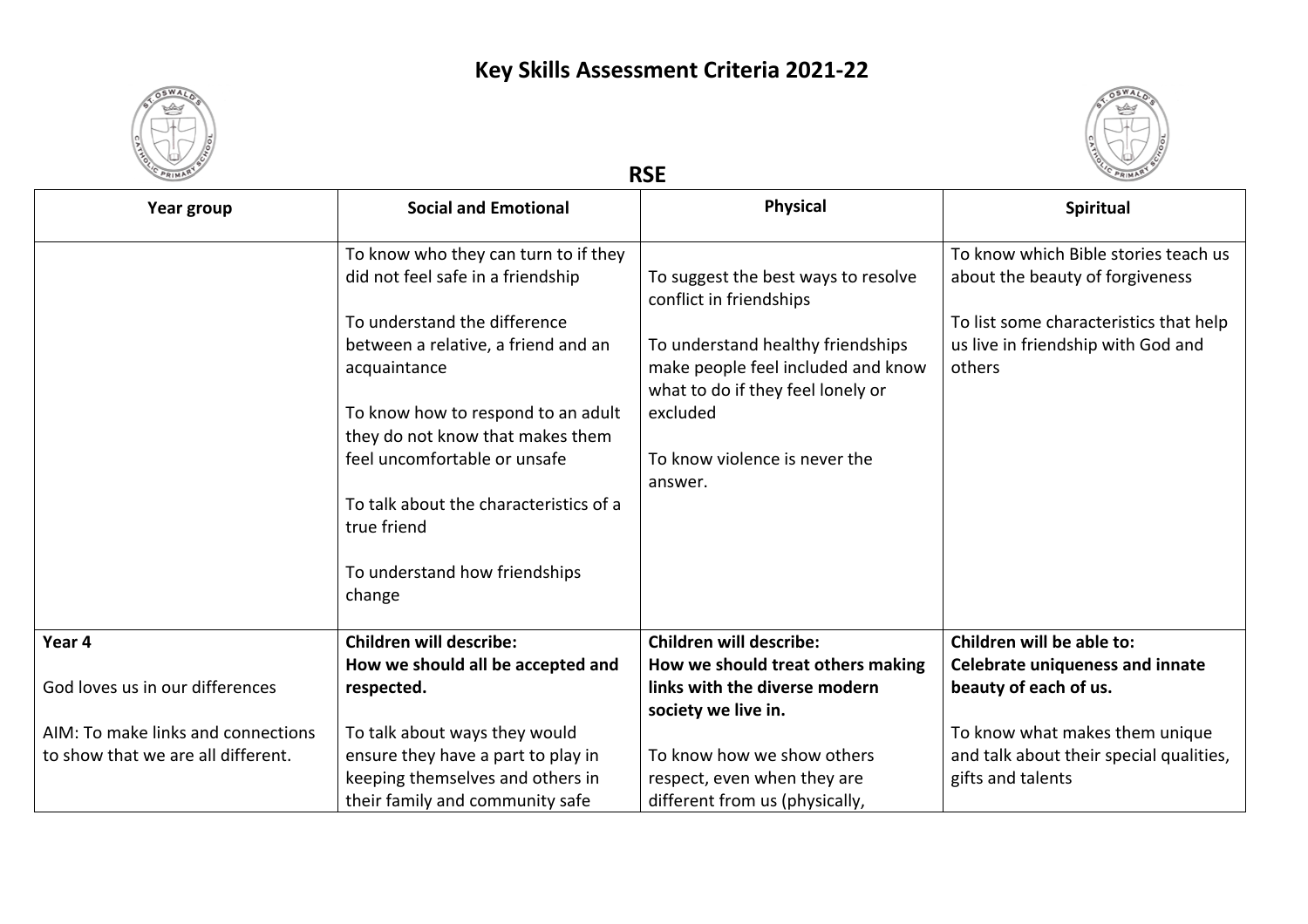



| Year group                                                                                                       | <b>Social and Emotional</b>                                                                                                                                                             | <b>Physical</b>                                                                                                                                                                                                                                                                                                                                                                                                                                                                 | Spiritual                                                                                                                                                                                                           |
|------------------------------------------------------------------------------------------------------------------|-----------------------------------------------------------------------------------------------------------------------------------------------------------------------------------------|---------------------------------------------------------------------------------------------------------------------------------------------------------------------------------------------------------------------------------------------------------------------------------------------------------------------------------------------------------------------------------------------------------------------------------------------------------------------------------|---------------------------------------------------------------------------------------------------------------------------------------------------------------------------------------------------------------------|
| To celebrate these differences as we<br>appreciate that God's love accepts us<br>as we are now and as we change. | To know how authority figures help<br>communities and societies work<br>together better<br>To think of ways to celebrate each<br>others' differences in school, home<br>and communities | ethnically, culturally or in religious<br>beliefs)<br>To know how to treat others with<br>respect and expect respect in return<br>To think about how they can<br>challenge stereotypes that encourage<br>bullying<br>To understand it is not right to<br>pressurise someone into doing<br>something they are not comfortable<br>with, e.g. keeping a secret that is not<br>right to keep<br>To recognise the innate dignity of<br>every person and ask God to help us<br>see it | To know why being honest, truthful<br>and having integrity are positive<br>attributes<br>To know how to support others with<br>mental health and wellbeing<br>To recognise the importance of<br>expressing feelings |
| Year 5<br>God loves us in our changing and<br>developing                                                         | Children will show knowledge and<br>understanding of:<br><b>Emotional relationship changes as</b><br>we grow and develop                                                                | Children will show knowledge and<br>understanding of:<br>The physical changes in puberty                                                                                                                                                                                                                                                                                                                                                                                        | Children will be able to:<br>Celebrate the joy of growing<br>physically and spiritually                                                                                                                             |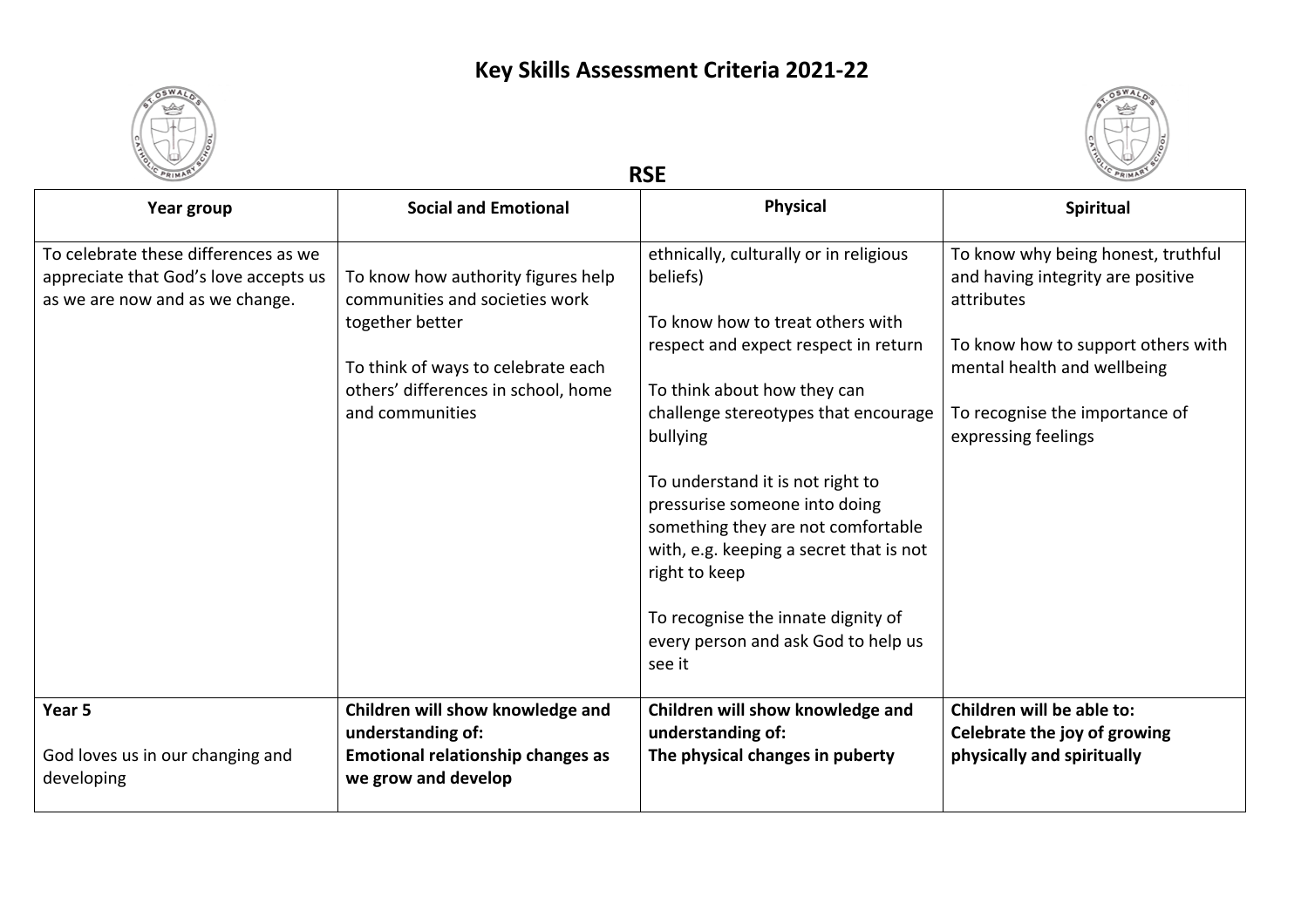



| PRIMAR                                                                                                                                                                                                                                                                   | <b>RSE</b>                                                                                                                                                                                                                                                                                        |                                                                                                                                                                                                                                                                                                                                                                                                    |                                                                                                                                                                                                                                                                                                                                                                                                                    |  |
|--------------------------------------------------------------------------------------------------------------------------------------------------------------------------------------------------------------------------------------------------------------------------|---------------------------------------------------------------------------------------------------------------------------------------------------------------------------------------------------------------------------------------------------------------------------------------------------|----------------------------------------------------------------------------------------------------------------------------------------------------------------------------------------------------------------------------------------------------------------------------------------------------------------------------------------------------------------------------------------------------|--------------------------------------------------------------------------------------------------------------------------------------------------------------------------------------------------------------------------------------------------------------------------------------------------------------------------------------------------------------------------------------------------------------------|--|
| Year group                                                                                                                                                                                                                                                               | <b>Social and Emotional</b>                                                                                                                                                                                                                                                                       | <b>Physical</b>                                                                                                                                                                                                                                                                                                                                                                                    | Spiritual                                                                                                                                                                                                                                                                                                                                                                                                          |  |
| AIM: show a knowledge and<br>understanding of how we grow in<br>awareness of the physical and<br>emotional changes that accompany<br>puberty - sensitivity, mood swings,<br>anger, boredom etc. and grow<br>further in recognising God's presence<br>in our daily lives. | To recognise behaviour changes that<br>happen as they grow and develop<br>To think about how to advise friends<br>with things such as self-confidence<br>and self-esteem<br>To know where and who to go to for<br>advice or to report concerns for<br>themselves<br>To know how to be safe online | To understand how to recognise the<br>emotional, internal and external<br>changes that happen during puberty<br>To understand the importance of<br>personal hygiene and why we might<br>need to change our hygiene routines<br>during puberty<br>To understand appropriate,<br>inappropriate or unsafe physical and<br>other forms of contact<br>Recognise the God of love who<br>journeys with us | To know what it means to grow<br>holistically, e.g. physically, socially,<br>emotionally, intellectually and<br>spiritually<br>Think about ways and means of<br>ensuring growing holistically happens<br>healthily<br>To know what difficulties they might<br>face as their body changes and grows<br>To know God's love surrounds them<br>always and how this can help them<br>be respectful of their own body as |  |
| Year <sub>6</sub>                                                                                                                                                                                                                                                        | Children will develop a secure                                                                                                                                                                                                                                                                    | Children will be able to explain:                                                                                                                                                                                                                                                                                                                                                                  | well as courageous in the face of<br>changes<br>Children will show an understanding                                                                                                                                                                                                                                                                                                                                |  |
| The wonder of God's love in creating<br>new life.<br>AIM: to develop a secure                                                                                                                                                                                            | understanding of:<br>Stable and caring relationships,<br>which may be of different types, are<br>at the heart of happy families.                                                                                                                                                                  | How human life is conceived.<br>To understand the key building<br>blocks of a loving relationship<br>To know how conception takes place                                                                                                                                                                                                                                                            | of:<br>How being made in the image and<br>likeness of God informs decisions<br>and actions when building<br>relationships with others including<br>life-long relationships.                                                                                                                                                                                                                                        |  |
| understanding of what stable, caring                                                                                                                                                                                                                                     |                                                                                                                                                                                                                                                                                                   |                                                                                                                                                                                                                                                                                                                                                                                                    |                                                                                                                                                                                                                                                                                                                                                                                                                    |  |